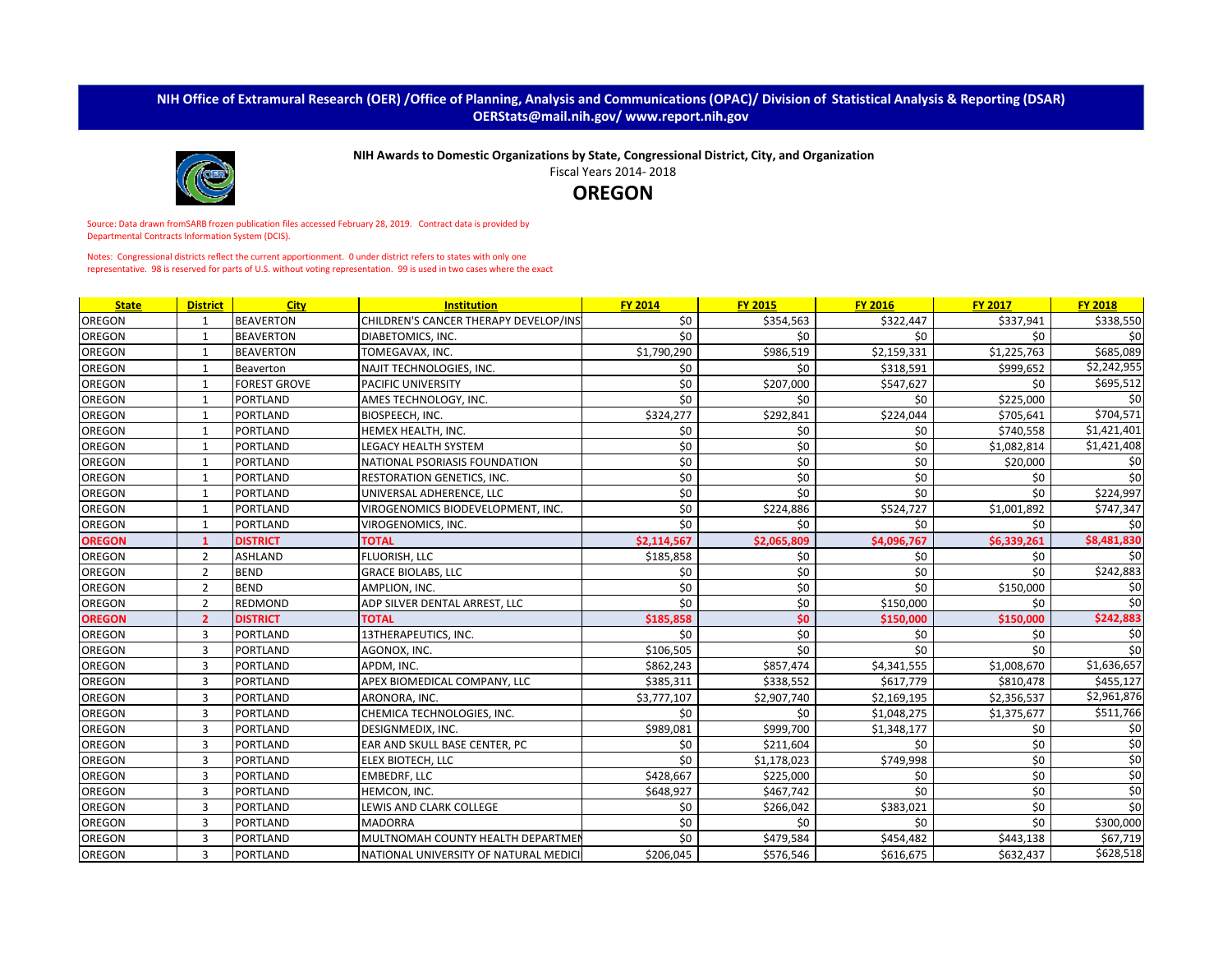## **NIH Office of Extramural Research (OER) /Office of Planning, Analysis and Communications (OPAC)/ Division of Statistical Analysis & Reporting (DSAR) OERStats@mail.nih.gov/ www.report.nih.gov**



**NIH Awards to Domestic Organizations by State, Congressional District, City, and Organization**

Fiscal Years 2014- 2018

**OREGON**

Source: Data drawn fromSARB frozen publication files accessed February 28, 2019. Contract data is provided by Departmental Contracts Information System (DCIS).

Notes: Congressional districts reflect the current apportionment. 0 under district refers to states with only one representative. 98 is reserved for parts of U.S. without voting representation. 99 is used in two cases where the exact

| <b>State</b>  | <b>District</b>         | <b>City</b>      | <b>Institution</b>                        | <b>FY 2014</b> | <b>FY 2015</b> | <b>FY 2016</b> | <b>FY 2017</b> | <b>FY 2018</b>   |
|---------------|-------------------------|------------------|-------------------------------------------|----------------|----------------|----------------|----------------|------------------|
| OREGON        | 3                       | <b>PORTLAND</b>  | NORTHWEST PORTLAND AREA INDIAN HLTH       | \$1,307,664    | \$1,455,708    | \$0            | \$2,024,787    | \$1,777,456      |
| <b>OREGON</b> | 3                       | <b>PORTLAND</b>  | <b>NZUMBE EPIGENETICS</b>                 | \$225,000      | \$224,985      | \$0            | \$0            | \$786,459        |
| <b>OREGON</b> | 3                       | PORTLAND         | OREGON HEALTH & SCIENCE UNIVERSITY        | \$417,496,484  | \$390,064,208  | \$365,390,260  | \$437,886,152  | \$245,621,424    |
| <b>OREGON</b> | 3                       | <b>PORTLAND</b>  | <b>OREGON LAW CENTER</b>                  | \$421,450      | \$418,576      | \$0            | \$0            | \$0              |
| <b>OREGON</b> | 3                       | <b>PORTLAND</b>  | OREGON MUSEUM OF SCIENCES AND INDUS       | \$325,268      | \$393,914      | \$0            | \$499,600      | \$245,542        |
| <b>OREGON</b> | 3                       | <b>PORTLAND</b>  | PACIFIC DIABETES TECHNOLOGIES             | \$0            | \$0            | \$224,150      | \$0            | \$0              |
| <b>OREGON</b> | 3                       | <b>PORTLAND</b>  | PORTLAND STATE UNIVERSITY                 | \$5,675,451    | \$7,795,926    | \$7,325,336    | \$8,004,605    | \$7,881,332      |
| <b>OREGON</b> | 3                       | <b>PORTLAND</b>  | PORTLAND VA RESEARCH FOUNDATION, INC      | \$23,824       | \$63,721       | \$26,077       | \$60,475       | \$0              |
| <b>OREGON</b> | 3                       | <b>PORTLAND</b>  | PROVIDENCE PORTLAND MEDICAL CENTER        | \$726,687      | \$557,163      | \$1,215,055    | \$905,313      | \$699,063        |
| <b>OREGON</b> | 3                       | <b>PORTLAND</b>  | <b>REED COLLEGE</b>                       | \$674,523      | \$998,075      | \$555,658      | \$828,424      | \$421,374        |
| <b>OREGON</b> | $\overline{3}$          | <b>PORTLAND</b>  | SEDIA BIOSCIENCES CORPORATION             | \$1,195,490    | \$0            | \$1,000,000    | \$791,483      | \$0              |
| OREGON        | $\overline{3}$          | <b>PORTLAND</b>  | STONESTABLE, INC.                         | \$0            | \$0            | \$224,993      | \$0            | \$0              |
| <b>OREGON</b> | 3                       | <b>PORTLAND</b>  | <b>TRICOL BIOMED</b>                      | \$0            | \$0            | \$0            | \$0            | \$493,894        |
| <b>OREGON</b> | 3                       | <b>PORTLAND</b>  | UBIVAC, LLC                               | \$17,035       | \$0            | \$0            | \$0            | \$0              |
| <b>OREGON</b> | $\overline{3}$          | <b>PORTLAND</b>  | UNIVERSITY OF WESTERN STATES              | \$643,380      | \$592,940      | \$0            | \$0            | \$0              |
| <b>OREGON</b> | 3                       | <b>PORTLAND</b>  | UROLOGY DIAGNOSTICS, INC.                 | \$0            | \$0            | \$291,776      | \$686,883      | \$670,314        |
| <b>OREGON</b> | 3                       | <b>PORTLAND</b>  | <b>VEANA</b>                              | \$0            | \$0            | \$0            | \$0            | \$299,607        |
| <b>OREGON</b> | 3                       | <b>PORTLAND</b>  | VITI. INC.                                | \$996,814      | \$975,202      | \$0            | \$0            | \$0              |
| <b>OREGON</b> | 3                       | <b>PORTLAND</b>  | YECURIS CORPORATION                       | \$243,211      | \$0            | \$0            | \$0            | \$0              |
| <b>OREGON</b> | 3                       | Portland         | <b>EMANUEL HOSPITAL AND HEALTH CENTER</b> | \$3,167,329    | \$3,038,973    | \$1,332,838    | \$1,579,067    | \$2,709,377      |
| <b>OREGON</b> | $\overline{\mathbf{3}}$ | <b>DISTRICT</b>  | <b>TOTAL</b>                              | \$440,543,496  | \$415,087,398  | \$389,315,300  | \$459,893,726  | \$268,167,505    |
| <b>OREGON</b> | 4                       | <b>CORVALLIS</b> | E-MSION. INC.                             | \$0            | \$0            | \$0            | \$1,196,325    | \$1,751,788      |
| <b>OREGON</b> | 4                       | <b>CORVALLIS</b> | OREGON STATE UNIVERSITY                   | \$12,701,466   | \$14,400,461   | \$12,807,051   | \$16,357,741   | \$15,739,719     |
| <b>OREGON</b> | 4                       | <b>CORVALLIS</b> | SIGA TECHNOLOGIES, INC.                   | \$1,246,033    | \$1,192,443    | \$0            | \$0            | \$0              |
| OREGON        | 4                       | <b>CORVALLIS</b> | VIEWPLUS TECHNOLOGIES, INC.               | \$173,375      | \$0            | \$150,000      | \$0            | \$0              |
| OREGON        | 4                       | <b>EUGENE</b>    | <b>ASSISTECH SYSTEMS, LLC</b>             | \$0            | \$0            | \$621,061      | \$603,836      | \$239,232        |
| OREGON        | 4                       | <b>EUGENE</b>    | C/J MEDIA, INC.                           | \$219,183      | \$0            | \$0            | \$0            | \$0              |
| <b>OREGON</b> | 4                       | <b>EUGENE</b>    | COGMETRIC, LLC                            | \$0            | \$0            | \$224,370      | \$0            | \$0              |
| <b>OREGON</b> | 4                       | <b>EUGENE</b>    | <b>COLLINGE AND ASSOCIATES</b>            | \$0            | \$0            | \$0            | \$224,883      | \$836,865        |
| OREGON        | 4                       | <b>EUGENE</b>    | <b>DECISION RESEARCH</b>                  | \$246,048      | \$0            | \$0            | \$0            | \$0              |
| <b>OREGON</b> | 4                       | <b>EUGENE</b>    | DOUBLE S INSTRUCTIONAL SYSTEMS            | \$777,029      | \$0            | \$189,268      | \$224,168      | \$572,386        |
| <b>OREGON</b> | 4                       | <b>EUGENE</b>    | ELECTRICAL GEODESICS, INC.                | \$3,435,825    | \$3,930,420    | \$4,862,364    | \$1,482,066    | \$0              |
| <b>OREGON</b> | 4                       | <b>EUGENE</b>    | FANCONI ANEMIA RESEARCH FUND, INC.        | \$7,500        | \$10,000       | \$0            | \$0            | \$0              |
| OREGON        | 4                       | <b>EUGENE</b>    | INSILICO, INC.                            | \$0            | \$0            | \$0            | \$211,668      | $\overline{\xi}$ |
| <b>OREGON</b> | 4                       | <b>EUGENE</b>    | IRIS MEDIA, INC.                          | \$9,254,076    | \$13,261,828   | \$9,201,968    | \$1,883,752    | \$0              |